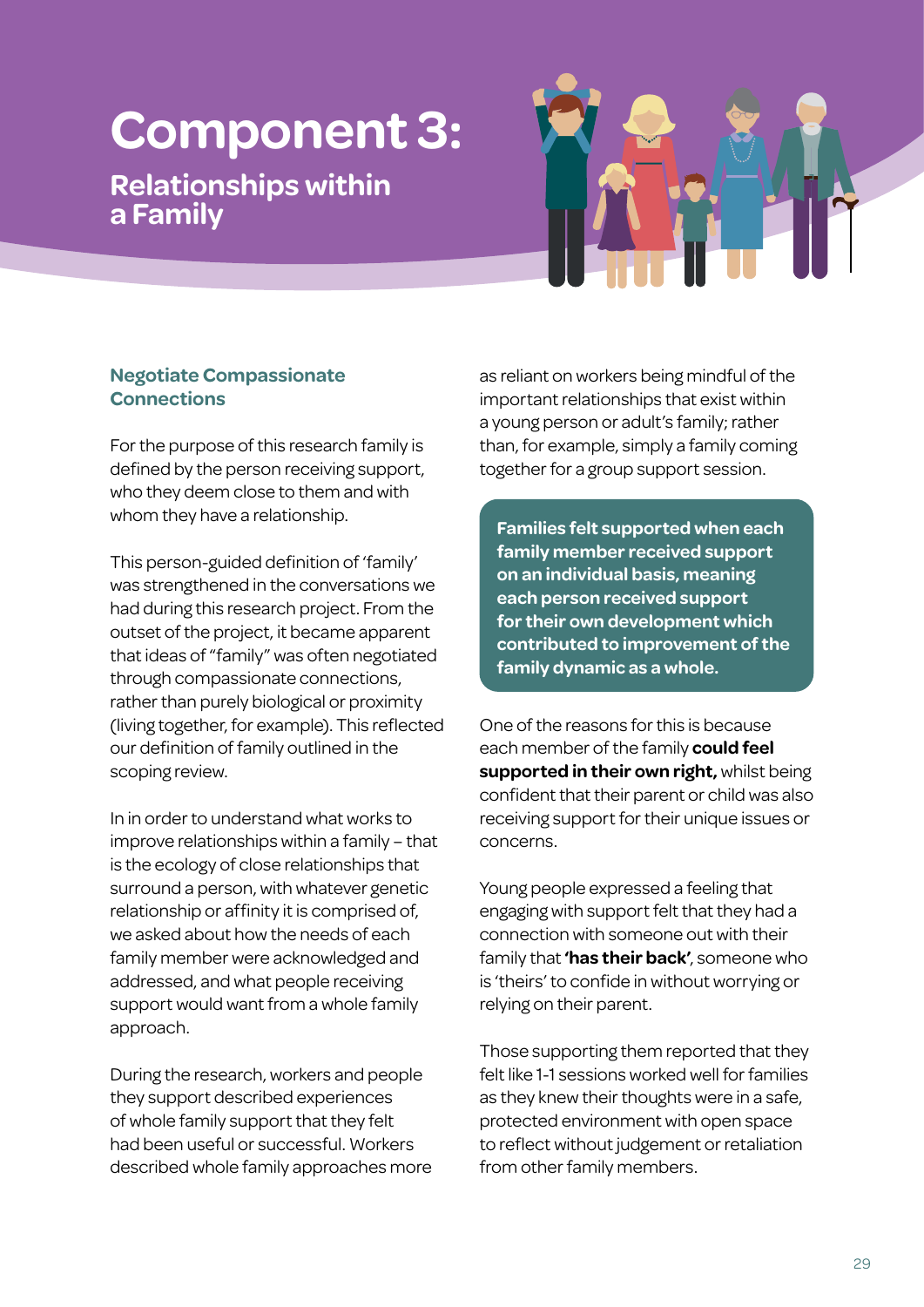However, practitioners noted that support for each member of the family within one organisation was rare, which meant that work felt disjointed. Workers described feelings of being 'confined' because their role was only to work with one particular member of the family, the child or the parent for example, or because the organisation was a limited in its resource (for example, due to commissioning arrangements or conditions of grants). Workers felt they were limited in the extent to which they could facilitate open and honest communication between family members.



You work with young people, but at the end of the day, you know, what can you.... what kind of family environment are they going back to? That can get workers frustrated? Because you put in all this hard work but then you see them go home, and this is this kind of stuff that's going on for them. And there's normally nobody there doing that whole family work. And we've known that for a long time, that it needs to happen. And I think whole family work is about meeting the needs of individual, every individual within that family, and how do we do that?

#### **PRACTITIONER**

So, it's not just about, "I'm here to give you support" it's about how do we encourage you to work together as a family and not need me, ya know? Not need folk that are paid to be in your life? **PRACTITIONER**



What helps that positive relationships between family members, and how can they be maintained? I think that everybody feels heard. And, you know, I say we're looking at families, you know, we're looking at systems theory or wherever, you know, we're looking at ecosystems that you know, have their own lives, you know, you never know what it's like to be in that family, they only can tell us and they've all got a different story to share. So, as long as everybody feels listened to and then understands what the impact their behaviour is having on another and maybe and take steps to change them, because they want to have hope and belief for that unit, then I think the all these parts are integral to being maintained.

#### **PRACTITIONER**

An example of 1-1 work being done with multiple family members was reflected on by a parent who had received support alongside their child.

#### you know, they were doing

sports, they were doing activities and through that, he was talking to her. I have no idea [what was said] between the two of them. but I'm comfortable with that. Because I know that [child] had somebody that was able to work with them. I had somebody that was able to work with me, because what an adult needs is completely different from what a child needs, you know.

**PARENT**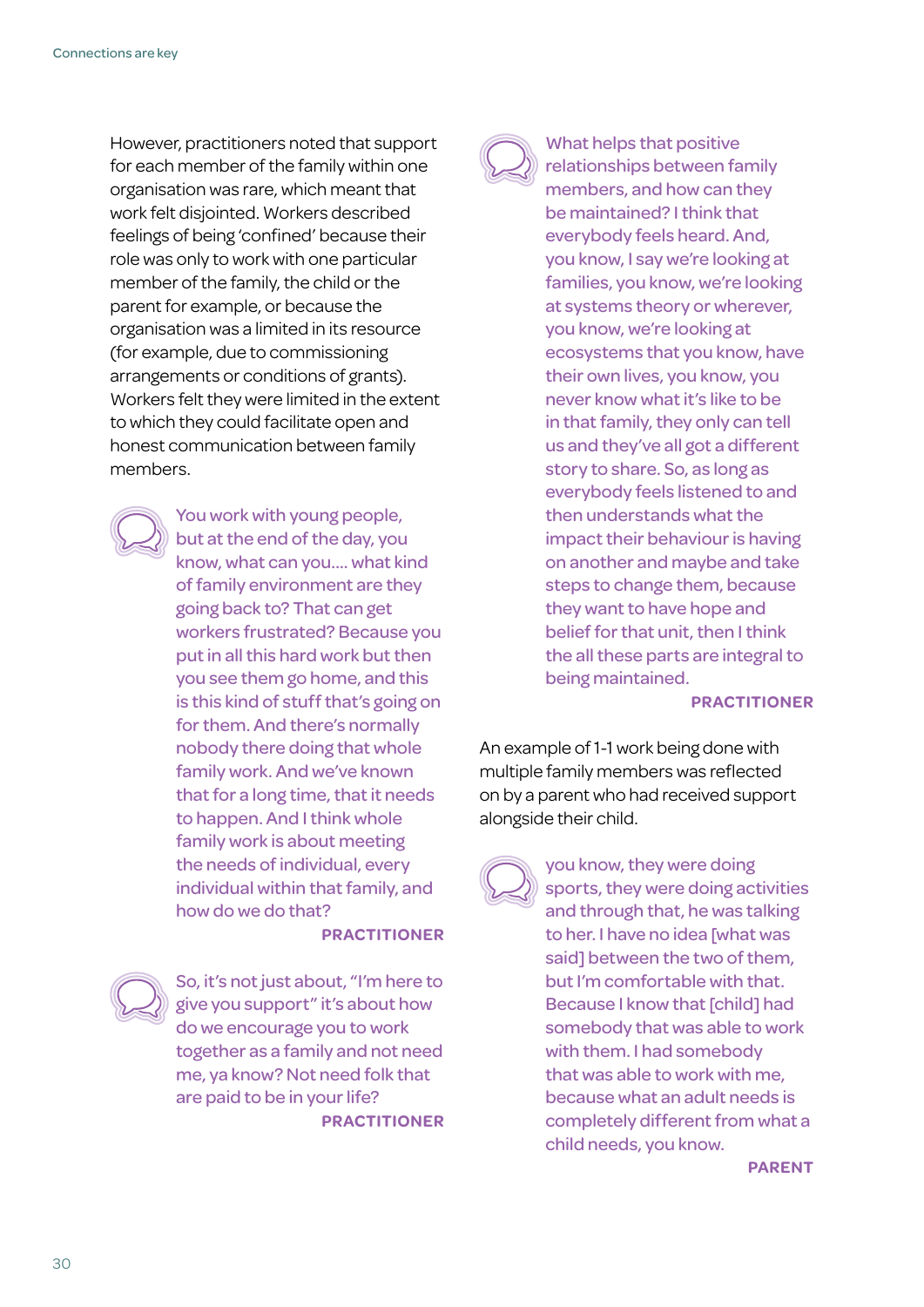An element that must be present throughout all relationships involved is **trust.** Trust that the rights and respect of the family are at the centre of the support, and trust that their thoughts and feelings are listened to and kept safe.

### **Putting your own oxygen mask on first**

During this research, we heard that one important element is providing support for whole families is giving each parent the opportunity to have time to themselves – for example, in regularly scheduled sessions or in the family home while their child is in support. This individual time to talk about issues or challenges for that parent is an individual and related to ideas that people need time to themselves to charge their own batteries, to check-in with their own wellbeing so that they are more able to care for others.

Honestly, childcare **[is** important]. You know, just an hour now and again. Because when you get in a rut, you realise you haven't had an hour to yourself in a long time, that's the only thing in my life that is lacking. Even just an hour, to get tidied or something you know.

#### **PARENT**

Being given time and space to focus on personal wellbeing, healing and the needs as an individual (rather than their role as 'parent') often leads to better relationship building, and maintenance being extended to those around them.



[1-1 support] has completely transformed my whole life and I am the mother to my son that I was not able to be to my [older] daughter, the way that I have parented has such a huge contrast and a lot of that is forgiving myself for not being as competent a mum to my daughter as ideally I would have liked to have been, but I didn't know how to.

**PARENT**

#### **So, what else works with this type of support?**

People within a family have unique needs as individuals, and in their role as a member of a family, which exist simultaneously. This means that the support each person receives must be considerate of their unique-to-the-individual needs, alongside the needs of they have as a member of the family, and the needs of the family unit as a whole.

For whole family support to be effective, individual needs must be addressed as the first step, before any work that focusses on working with the family as a unit. While the support for each individual should at the least be cognisant of the needs of the whole family, the pathways of support for each family member may only converge after a period focussed on the needs of the individual. This means people have time to focus on their own unique issues, without having to focus on the problems or concerns of the family as a whole.